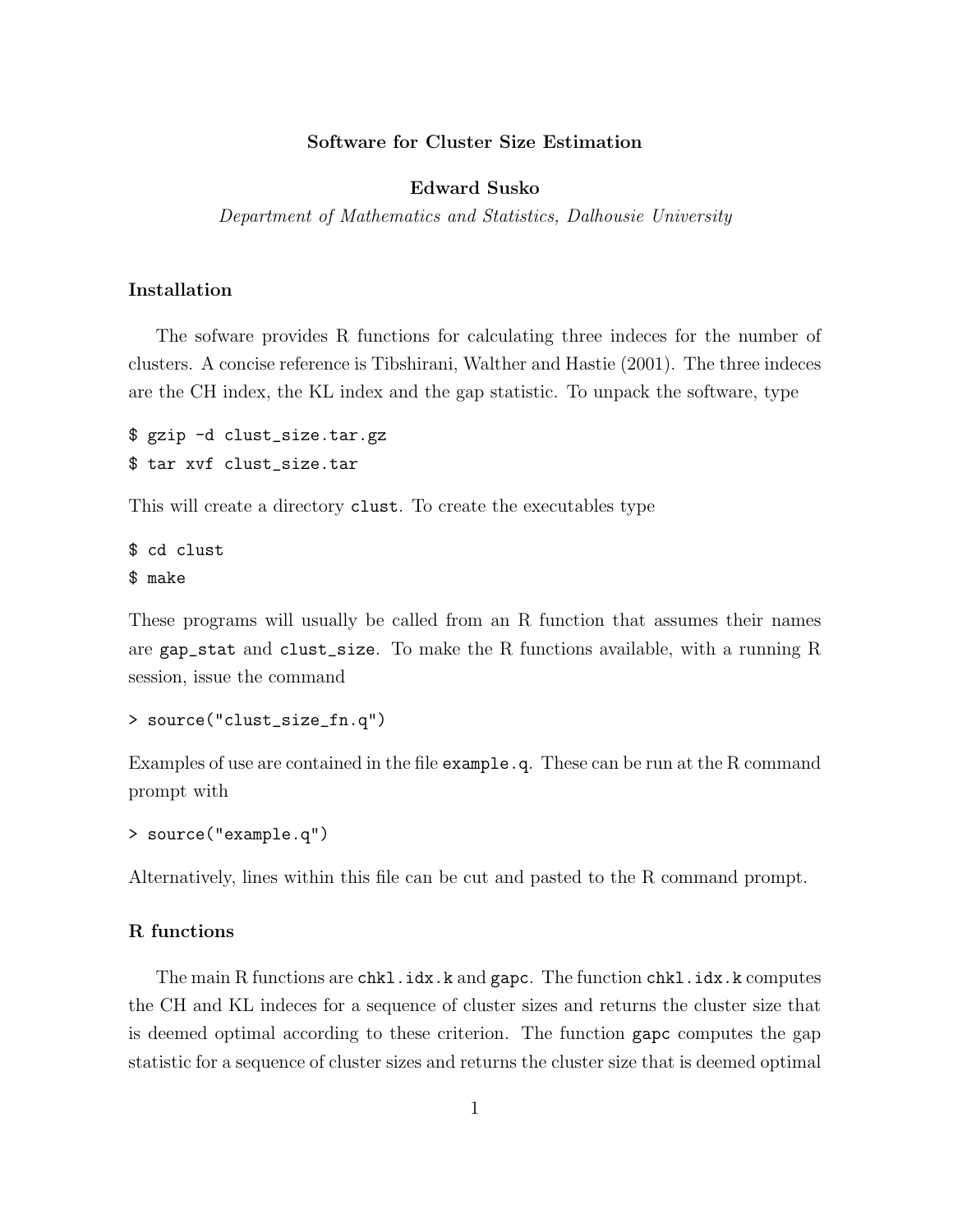according to this criterion. An additional function check.sim is provided that allows you to simulate data from 4 normal clusters, which can be useful in testing things out.

## Gap statistic calculation

gapc(x, maxclust = 30, B = 100) description: The gap statistic indece for the data in the x matrix

# arguments:

x: data matrix. Each row gives a multivariate observation.

maxclust: The maximum number of clusters to calculate the indeces for.

### value:

- idx: maxclust  $\times$  4 matrix. The first column is the  $log(SSW)$  for each of the cluster sizes, where SSW denotes the sum of squares within clusters;  $log(W_k)$  in the notation of Tibshirani et al (2001). The second column is bootstrap estimate of the mean  $log(SSW)$ ;  $(1/B)sum_blog(W_{kb}*)$  in the notation of Tibshirani et al (2001). The third column gives the difference:  $Gap(k) = (1/B)sum_blog(W_{kb}*) - log(W_k)$ . The final column gives the standard error,  $s_k$ , for the bootstrap estimate of the mean  $log(SSW)$ .
- k: the estimated cluster size based on the criterion in Tibshirani et al  $(2001)$ :  $k =$ smallest k such that  $Gap(k) \geq Gap(k+1) - s_k + 1$ .

#### examples:

```
nclust <- 10 # maximum number of clusters of interest
g \leftarrow \text{gapc}(x, \text{maxclust = nclust+1})kg \leftarrow c(1:ncluster)# plot the gap criterion: Gap(k) - Gap(k+1) + s_k+1# the smallest k for which this is >= 0 is the estimated k.
cat("The number of clusters estimated by the gap statistic is", g$k, "\n")
plot. wlines(kg, g$idx[1:10,3] - g$idx[2:11,3] - g$idx[2:11,4],
         xlab = "Number of Clusters", ylab = "Gap criterion")
abline(h = 0) # add the y = 0 line
```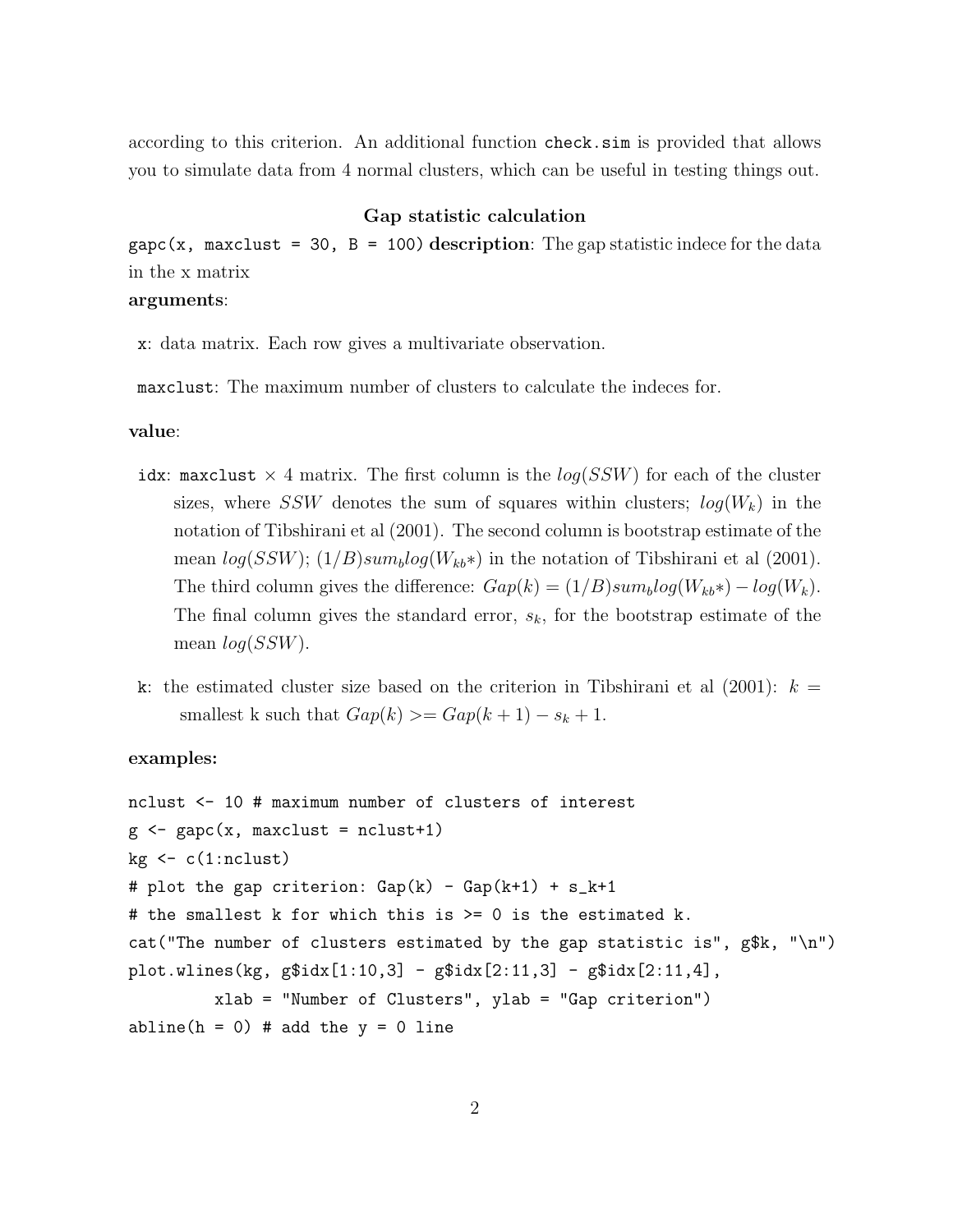### CH and KL indice calculation

 $chkl.idx.k(x, maxclust = 30) description: The CH and KL indeces for the data$ in the x matrix

# arguments:

x: data matrix. Each row gives a multivariate observation. maxclust - The maximum number of clusters to calculate the indeces for.

## value:

- idx: (maxclust1)- $\times$  2 matrix. The first column gives the CL index and the second the KL index. indeces are for numbers of clusters ranging between 2 and maxclust.
- k: 2 dimensional. The first entry is the CH estimate and the second entry is the KL estimate of cluster size.

## examples:

 $x \leftarrow \text{check}.\text{sim}(100, 2, 5)$ nclust <- 10 # maximum number of clusters of interest kch  $\leftarrow c(2:nclust)$ ch  $\leq$  chkl.idx.k(x, maxclust = nclust) cat("The number of clusters estimated by CH is", ch\$k[1], "and the number of clusters estimated by KL is", ch\$k[2],  $"$ \n") plot.wlines(kch, ch\$idx[,1], xlab = "Number of Clusters", ylab = "CH index") plot.wlines(kch, ch\$idx[,2], xlab = "Number of Clusters", ylab = "KL index")

### Generating clustered data

check.sim(B,  $p$ , sd) description: simulates data from 4 normal clusters arguments:

- B: A multiplier for the number of data points in x. Each of the B generations gives between 100 and 200 observations.
- p: the dimension of the x matrix
- sd: the standard deviation used in

## value: